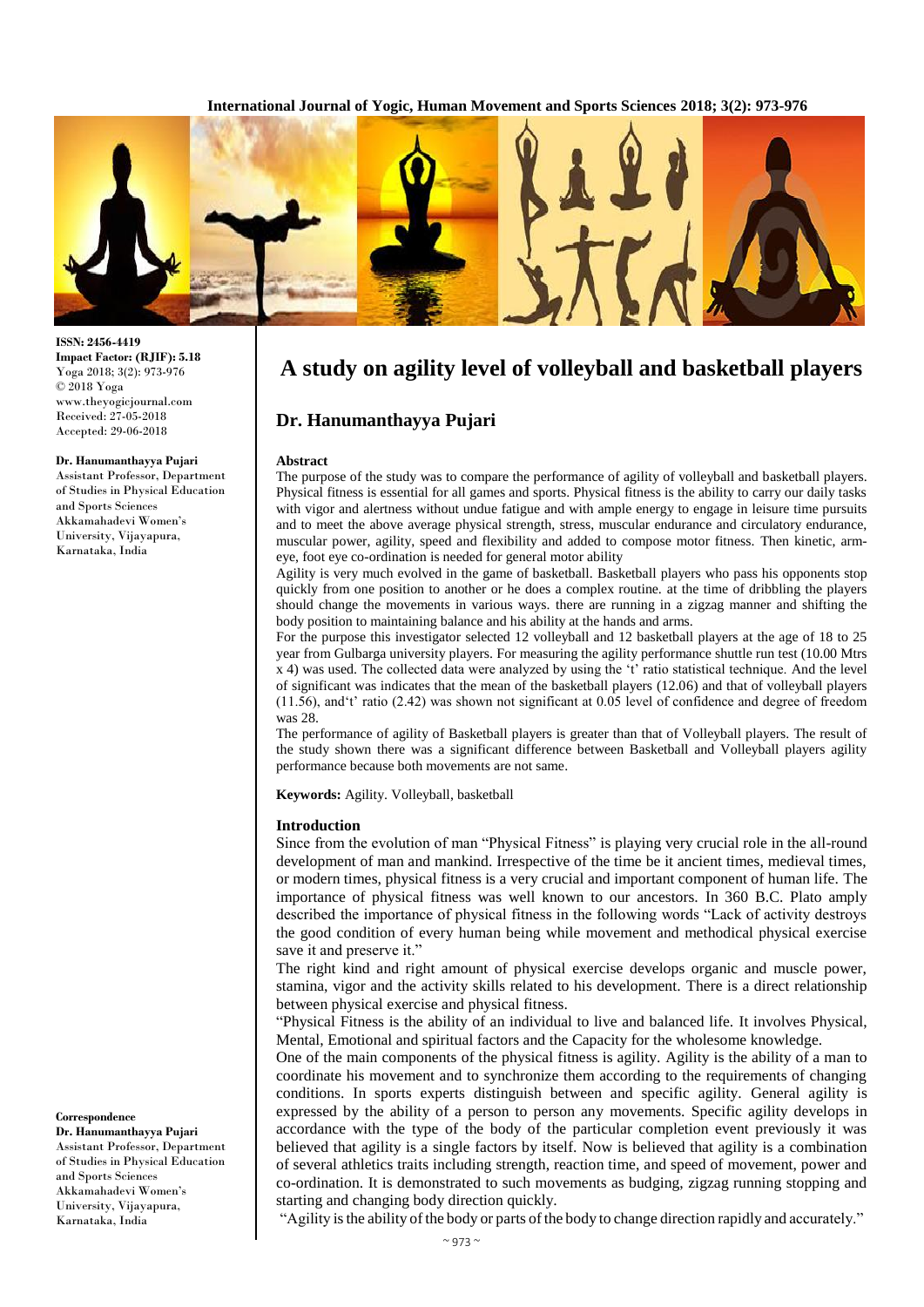International Journal of Yogic, Human Movement and Sports Sciences

2 teams of five players each play basketball. The purpose of the each team is to throw the ball into the opponent's basket and to prevent the other teams from securing the ball or scoring. The ball may be passed, thrown tapped, rolled or dribbled in any directions, subject to the restrictions laid down in the rules. There are many skills in basketball which are as follows; Low dribble, Medium dribble high dribble, Chest pass, Push pass, one handed push pass and bounce pass, overhead pass, jump pass, Lay up shot, hook shot and jump shot. A basketball player needs agility in maintaining the balance or turning into pick up the ball and getting the ball. Basketball is world's greatest ball game. The physical qualities which are needed for high level performance are quick reaction, quickness of the mark, speed over the distance, good balance, reasonable agility, etc.

Agility is very much evolved in the game of basketball. A basketball players who passes his opponents stop quickly from one position to another or he does a complex routine. At the time of dribbling the players should change the movements in various ways. There are running in a zigzag manner and shifting the body position to maintaining balance and his ability at the hands and arms.

The game Volleyball is played by two teams, each team has six players. The purpose of the each team is passing the ball to the opponents' court and to prevent the other teams from securing the point. The ball may be passed, tapped, smashed and serviced to the opponent's court, subject to the restrictions laid down in the rules. There are many skills in volleyball which are as follows the overhead pass, Upper hand pass, Jump shot, Dive pass, Underhand service, Tennis service. The volleyball players need agility in maintaining the balance or turning into pass the ball. Volleyball is the world's greatest ball game. Physical qualities, which are needed for high – level performance, are quick reaction, quickness of the mark, good balance, reasonable agility, etc.

# **Definition of the Terms**

#### **Agility**

The ability to change the position of the body in a pace rapidly and accurately without loss of balance. Agility is important the sports where the obstacles or opponents have to be avoided it is recognized as a basic component of motor performance, but exact nature has not been determined.

Agility as often presented by the terms memory ability, mobility etc., it is the ability to change the directions of the body and its parts rapidly. Agility is the capacity of the individual to measure by the rate of change his position in pace.

#### **Methodology**

The purpose of investigator is of compare the agility performance of Gulbarga University Volleyball players and Basketball players. To execute the investigation of the investigator selected 12 male volleyball players and 12 male basketball players.

The age of the subjects was 18to 25 years. Shuttle run test was selected for measuring the agility of volleyball and basketball male players. Prior to start of the experiments the subjects were properly the researcher gave instructions that are how to run, and how to touch the line. The investigator through demonstration and explanation gave the training.

#### **Significance of the Study**

1. The result of this study will help physical education teachers, coaches and trainers to use the fitness activities to develop the physical fitness of the Basketball and Volleyball players.

- 2. This study will help the coaches and Physical Education teachers to assess the inadequacies in the motor fitness of Volleyball and Basketball players.
- 3. Finally this study will provide useful and productive suggestions for the enhancement of motor fitness of the Volleyball and Basketball players.

## **Statement of the Problem**

A Study on Agility level of Volleyball and Basketball players of Gulbarga University

## **Hypothesis**

It is hypothesized that there is a significant difference of agility level between the Volleyball and Basketball Players of Gulbarga University.

## **Analysis of Data**

The statistical analysis of data related to selected performance of agility was collected from Male 12 Volleyball and 12 Basketball Players of Gulbarga University. For finding out the differences between the performance of agility of Volleyball and Basketball players the level of significance was set at 0.05 level of confidence. The mean and standard Deviation scores of volleyball and basketball players was presented in table and for find out the significant difference between the two groups the t-test was applied.

**Table 1:** The Significant difference between the Performance of agility of Volleyball and Basketball players

| Teams               | Mean  | SD    | 't' ratio |
|---------------------|-------|-------|-----------|
| Basketball players  | 12.06 | 0.731 | 2.42      |
| Volley ball players | 11.56 | 0.591 |           |
| $\sim$              |       |       | $\sim$    |



Significant at 0.05 level of confidence degree freedom (28)

**Fig 1:** Agility of Volleyball and Basketball players

Table and graph reveals that the mean scores of basketball player is (12.06) and standard deviation is (0.731) and the volleyball players mean scores is (11.56); and standard deviation is (0.591) The t ratio is 2.42, which is significant at 0.05 level.

#### **Discussions of findings**

The analysis of the data on dependent variables generally supported to the proposed hypothesis of the study. That is the mean score of performance of agility of Basketball players is the higher than that of Volleyball player performance. The reason is that agility is important in all activities involving quick changes in positions at the body and the parts. Fast starts and stops and quick changes in direction are fundamental to good performance in practically all court, and field games, such as Basketball, tennis, badminton, Kho-Kho and Volleyball.

The especially of Basketball is that, it make players light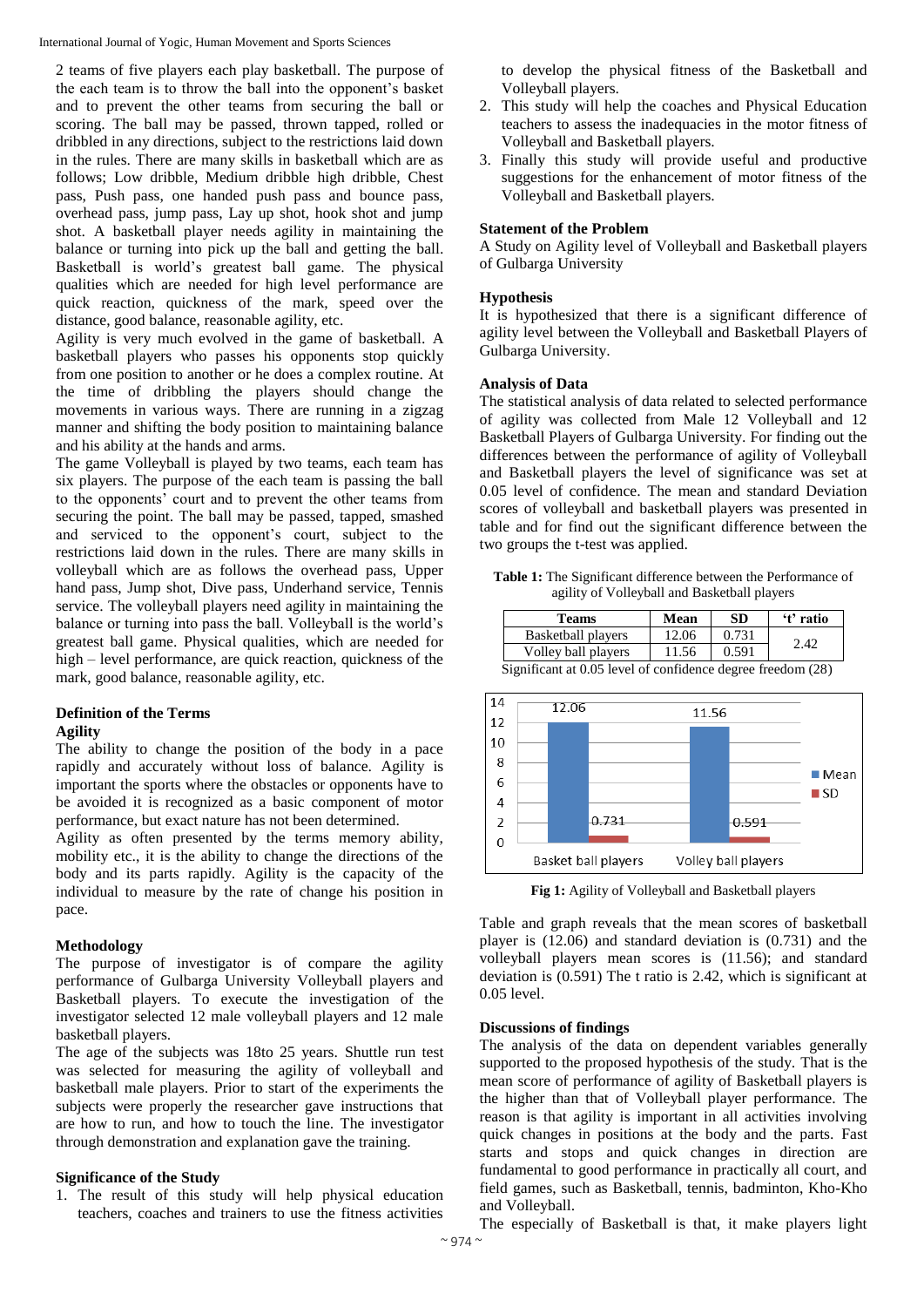International Journal of Yogic, Human Movement and Sports Sciences

bodied, agile, ready witted, supple and daring. The game of basketball based on natural principles of physical development. It is vigorous health competitive among youth. Agility is foremost pre-requisite for Basketball players. The dribbler has to run fast in zigzag manner to escape from the defender. The runner cannot dribble in a straight – line. Otherwise the opponent can attack the ball easily. So agility is very essential for basketball players. Basketball deserves the most prominent place in court game. It gives very good exercises to both the team simultaneously. Never allow the defender to take rest.

Due to above said reason the basketball players agility's mean score lesser than volleyball players.

#### **Result**

The result of the study was shown insignificant. Because there are so many reasons are there. Due to number of sample is smaller and only one agility test was used to compare their agility performance and another important reason that both game movements are not same. Due to these above said reason the study may shown not significant.

## **Summary and Conclusion**

The study was undertaken to assess the agility variable as a prediction of volleyball players and basketball players of Gulbarga University playing agility of the players. The subjects were drawn from the Gulbarga university volleyball team and basketball team.

The physical fitness is essential for all games and sports. Physical fitness components are as follows; Strength, Endurance, Flexibility Balance, Co-ordination, Muscular Endurance, Power, Speed and Agility, Explosive power. Balance co-ordination is the importance elements, which make of physical fitness. One of the main components of physical fitness is agility. Agility is the ability of man to coordinate is movement and to synchronies them according the requirements of changing conditions. In sports experts distinguish between general and specific agility.

General agility is expressed by the ability of the person to perform any movement from the entire variable range of sporting activities in a functional and resourceful manner. Specific agility develops in accordance with the type of body movement of the particular completion extent. Previously is was believed that agility is a combination of several athletic traits including strength, reaction time, speed, speed of movement, power and co-ordination. It is demonstrated to such movement as dribbling, faking, stopping and changing body the direction quickly. Hence agility is one of the important physical fitness components and essential for Volleyball and basketball players.

The purpose of the study was to compare the performance of agility of volleyball and basketball players. For the purpose this investigator selected 12 volleyball and 12 basketball players at the age of 18 to 25 year from Gulbarga university players. For measuring the agility performance shuttle run test (10.00 Mtrs x 4) was used. The collected data were analyzed by using the 't' ratio statistical technique. And the level of significant was indicates that the mean of the basketball players (12.06) and that of volleyball players (11.56), and't' ratio (2.42) was shown not significant at 0.05 level of confidence and degree of freedom was 28.

#### **Conclusion**

On the basis of the results, the following conclusions are drawn.

- 1. The performance of agility of Basketball players is greater than that of Volleyball players.
- 2. The result of the study shown there was a significant difference between Basketball and Volleyball players agility performance because both movements are not same.

## **Recommendations**

With the help of the results of the studies the following recommendations have been made;

- 1. Since the performance of Volleyball players is not up to mark when compared to the agility scores of Basketball players, more focus is required to train the Volleyball players. The department of physical education at the university level shall take note of this and prepare a scheme to strengthen the physical fitness of the players irrespective of their specialization.
- 2. It is observed that Volleyball players level of agility is not much satisfactory when compared to the agility of Basketball players. In this regard, it is necessary to improve the skills through providing rigorous training in modern methods.
- 3. Moreover, the simpler forms of exercise maybe undertaken to improve the skills both in cardiovascular endurance and Physical Fitness Index.
- 4. There shall be effective periodic coaching camps at the university level in order to develop full potentiality in the players drawing the services of specialized coaches from the different places for different specialization.
- 5. Similarly study may be conducted on different games on large members. The same study may be conducted on female players. The same study may be conducted on national level players.
- 6. The study will help the basketball players to improve their performance. The study may be conducted on different male and female age groups.
- 7. The results of the study will help the physical education teachers and coaches to plan training on coaching schedules of the basketball. The results of the study will help to select the players.

# **Reference**

- 1. Bushy Suzenne R. Relationship of modern dance performance agility balance, flexibility, power and strength The Research Quarterly. 1996; 37:3.
- 2. Clarke H Harrison. Historical Orentation physical fitness newsletter. 1957; 3:9-3.
- 3. Duda M Plyometrics. A legitimate form of power Training the physical & sports medicine, 1988, 16(13).
- 4. Fox LEB, Rowers WR, Mrerle IV. The physicalogical Basis of Physical Education & Athletics  $(4<sup>th</sup> Ed)$ Philedeophia PA Sanduers College Publishing.
- 5. Gambetta V. Track & Field Coaching Manual" West point NY Leisure Press.
- 6. Malhotra MS. Evaluation of General Physical Fitness.
- 7. McGee, Barrow. A Physical Approach to Measurement in physical Education.
- 8. Mathews K Donald. Measurement in physical Education (Philadelphia W.A. Sunder C0).
- 9. Mary J. Walkup: The predictability of success in bowling and Badminton, Completed Research in Health, physical Education and Recreation, 2:15.
- 10. Russle F. Wells The Relationship of leg strength / body weight and the length of lower limb segments to the vertical jump, completed Research in Health, Physical